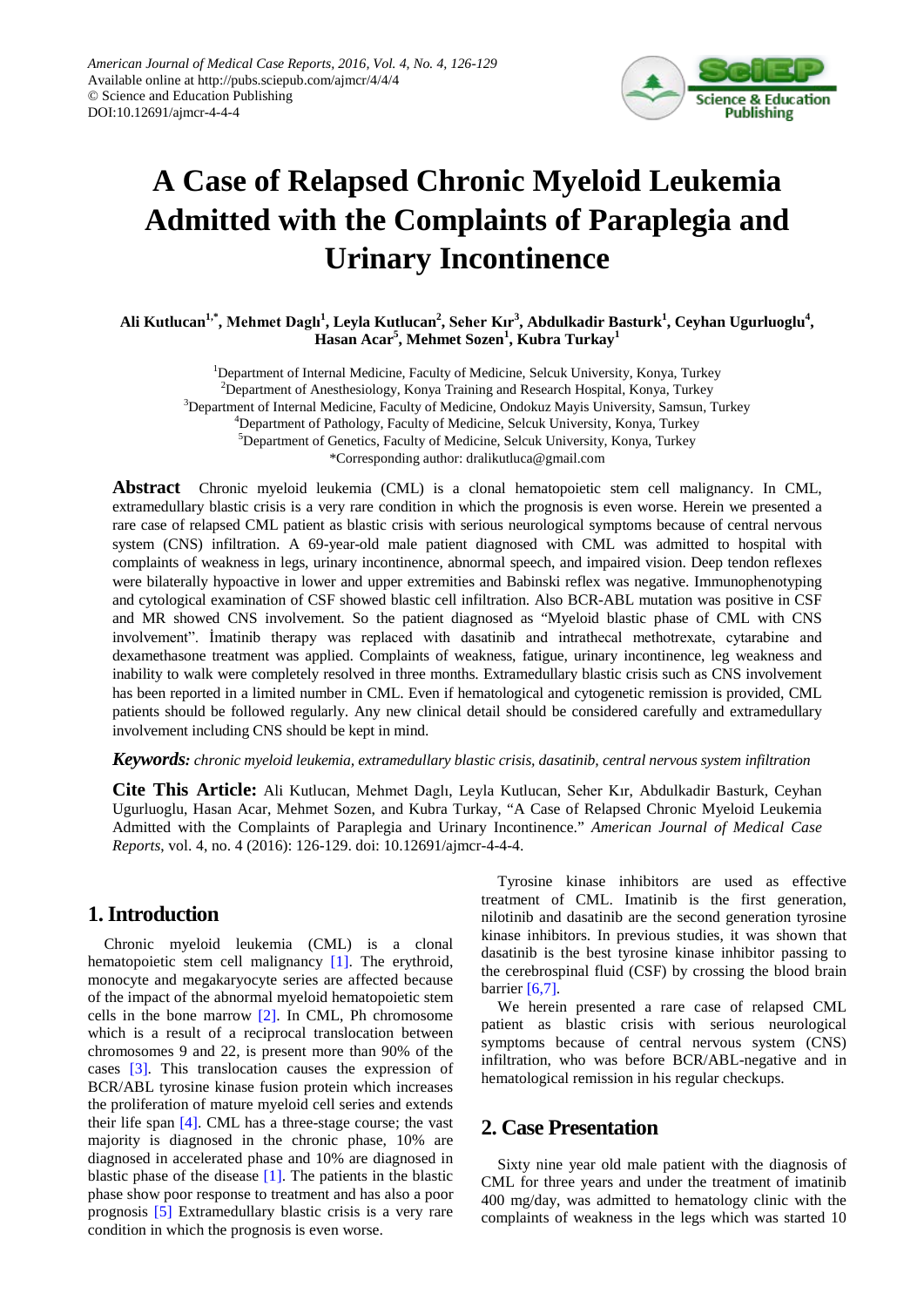days ago, urinary incontinence, fatigue, sleep talking and impaired vision. The patient was on regular outpatient control. His previous BCR/ABL mutation by molecular methods was negative and he was in hematological remission before. On neurological examination; bilateral muscle strength was 5/5 in upper extremities, 4/5 in lower extremities, deep tendon reflexes were hypoactive in all extremities and Babinski was negative. In his laboratory tests; *hemoglobin (Hb):11.1 g/dL (N:12-15 g/dL)*, mean corpuscular volume (MCV):98.4/fl (N:80-96/fl), *White Blood Cell (WBC):3.6x10<sup>3</sup> /mm<sup>3</sup> (N:4-10x10<sup>3</sup> /mm<sup>3</sup> ),* neutrophils (Neu):2.62/mm<sup>3</sup> (N:1.7-7x10<sup>3</sup>/mm<sup>3</sup>), platelet (PLT):195.000/mm<sup>3</sup> (N:150-450.000/mm<sup>3</sup>), sedimentation rate:2 mm/h, *total protein:5.9 g/dl (N:6.6-8.2 g/dl), serum albümin:3.2 g/dl (N:4.1-5 g/dl), lactate dehydrogenase (LDH):291 U/L (N:125-243 U/L),* uric acid:3.9 mg/dL (N:2.8-5.8 mg/dL), alanine amino transferase (ALT):13 U/L (N:0-55 U/L), aspartate amino transferase (AST):14 U/L (N:13-30 U/L), alkaline phosphatase (ALP):56 U/L (N:40-150 U/L), gamma-glutamyl transferase (GGT):14 U/L (N:7-24 U/L), total bilirubin:0.93 mg/dL (N:0.16-0.93 mg/dL), direct bilirubin:0.37 mg/dL (N:0.08-0.4 mg/dL), creatinine:1.02 mg/dL (N:0.6-1.1 mg/dL), iron:82 μg/dL (N:22-155 mg/dl), total iron binding capacity (TIBC):116 μg/dL (N:110-370 mg/dl), *ferritin:404 ng/ml (N:13-150 ng/ml),* folic acid:9.77 ng/ml (N:3.1-17.5 ng/ml), vitamin B12:378 pg/ml (N:191-663 pg/mL), TSH:3.54 µUI/ml (N:0:56-5:57 µUI/ml), CRP:3:44 mg/L (N:0-5 mg/L), INR:1.1 (N:0.8-1.3). He had a history of benign prostatic hypertrophy and had a complaint of urinary incontinence so urologic evaluation has been done. It has showed that patient had a loss of sensation to urinate despite the presence of 300 cc residual urine in his bladder. Only pathologic finding observed in abdominal ultrasonography

was the presence of multiple millimetric cysts of renal cortex bilaterally.

The patient was consulted to neurology and thoracolumbar and brain magnetic resonance imaging (MRI) and electromyography (EMG) were taken. EMG revealed mild polyneuropathy. MRI assessment showed a signal increment in bilateral cerebellar peduncle, periaquaductal space and around the fourth ventricle in T2 and FLAIR sequences. There was bilateral thickening and contrast enhancement in optic nerves. Contrast enhancement was also detected in the third and fifth cranial nerves bilaterally and also in right-sided seventh and eighth cranial nerves. There was the appearance of the bilateral papilledema. Increased signal intensity on T2-weighted sequences in the dorsal spinal cord and a slight thickening of soft tissues in the paravertebral area were detected. There was a slight bilateral pleural effusion. It was reported that above described lesions could be a sign of metastasis and paravertebral findings were reported to be compatible with blastic crisis or extramedullary hematopoiesis.

Lumbar pucture (LP) was performed for the detection of disease involvement in meningeal cord, spinal cord and cranial nerves. Cerebrospinal fluid (CSF) culture was negative. In CSF analysis; WBC:3.37x10<sup>3</sup>/mm<sup>3</sup>, Neu:  $0.023 \times 10^3/\text{mm}^3$ , lymphocytes:1.2  $\times 10^3/\text{mm}^3$ , monocytes:  $2.14 \times 10^3/\text{mm}^3$ , microprotein: 439.3 mg/dL, glucose: 56 mg/dL, LDH:531 U/L. Evaluation of the CSF cytology of the patient was compatible with CSF involvement with CML [\(Figure 1\)](#page-1-0). The study of viral and bacterial parameters in order to exclude the other causes of monocyte increase in the CSF were reported as normal. In bone marrow assessment, 75.6% myeloid blastic cells were detected in flow cytometry and 60-70% blastic cell population was detected in the marrow aspiration.

<span id="page-1-0"></span>

Figure 1. In smear examination of the CSF, there are cells of myeloid series in the band/granulocyte form fallen between the mature lymphocytes lonely or in groups on the clear background (Mggx400)

Although the presence of normal blood platelet, slightly decreased hemoglobin and leukocyte counts and lack of any blast increase in peripheral blood smear, patient was diagnosed as CML myeloid blastic phase with bone marrow and CSF findings according to the pre-defined criteria. Intensive chemotherapy treatment was not planned because of the patient's age and performance status. Imatinib treatment switched to 140 mg/day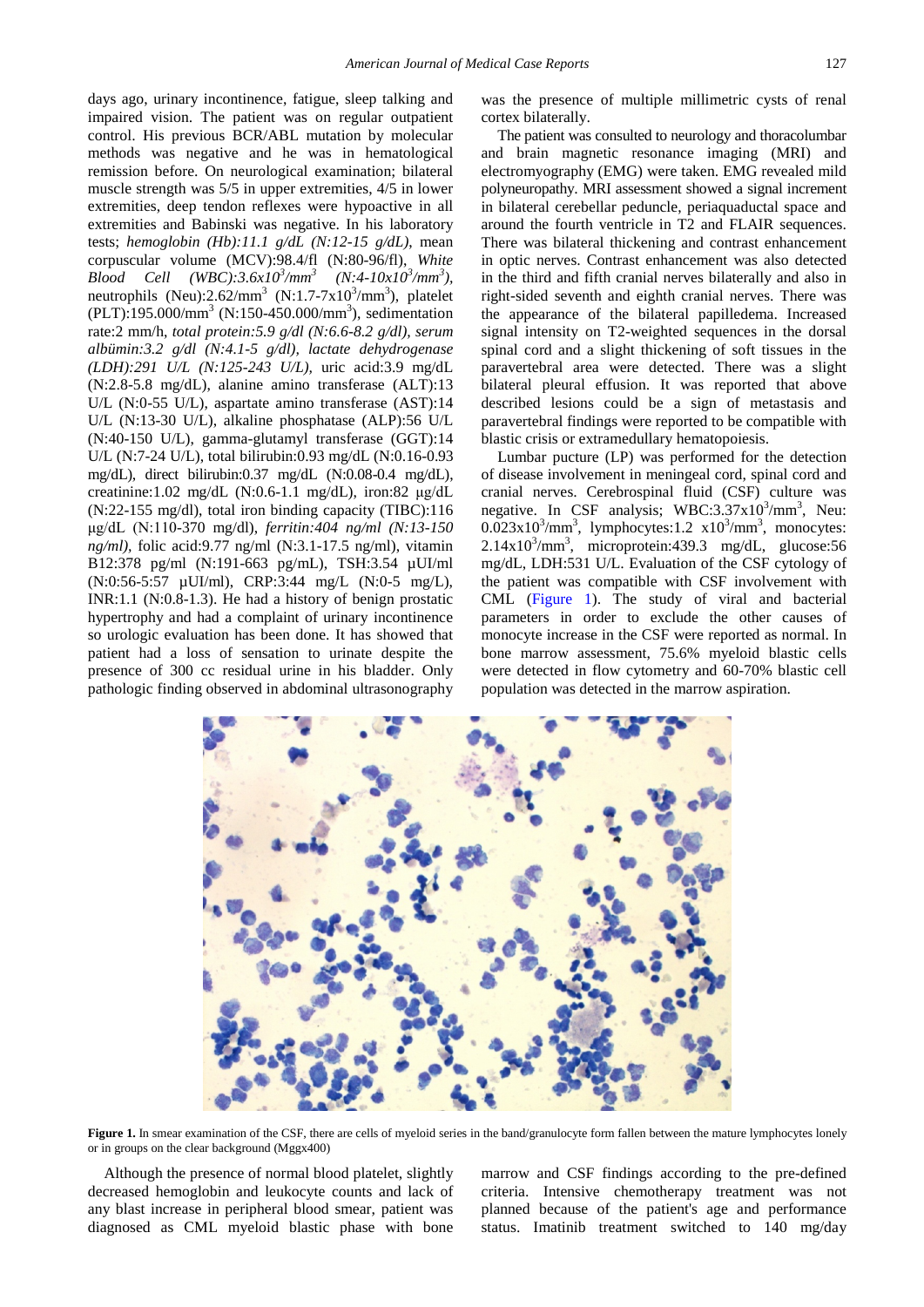dasatinib treatment which CSF transition is better. Radiotherapy has been discussed with radiation oncology clinic and it has been decided not to be beneficial. Intrathecal methotrexate, cytarabine and dexamethasone for CSF involvement were administered four times with intervals. In order to evaluate the response, LP was repeated on the  $10<sup>th</sup>$  day and no blastic cell was detected in

the CSF. In posttreatment bone marrow evaluation, the blast rate was found under 10% both with flow cytometric analysis and pathological examination. We could not detect the consantration of dasatinibin in CSF due to the technical shortcomings. About three months later, the MR evaluation revealed complete recovery of earlier views associated with blastic crisis.



**Figure 2.** Hypocellular bone marrow that containing 10% CD34 immunopositive blastic cell (HEx400)

With the treatments during follow-up, complaints of the patients such as fatigue, loss of strength in the legs and voiding dysfunction were all improved, and he became able to walk again.

His cytogenetic analysis was also very interesting. At the diagnosis, conventional cytogenetic analysis revealed no metaphase spread. Moleculer cytogenetic analysis, FISH showed 94% of nuclei having BCR/ABL fusion. However the BCR/ABL positive cells had a deletion of ABL gene on BCR/ABL fusion. At the followed up stage the patient had  $46, XY, Ph(+)[5]/41-45, XY, Ph(+)[10]$ (hypodiploidy). FISH analysis showed 90% of interphase nuclei having as at diagnosis. After three months of the last treatment, the patient applied to our clinic due to neurologic problems. Conventional cytogenesis analysis was failed because of no metaphases. FISH analysis revealed BCR/ABL fusion on 88% of interphase nuclei. FISH analyse was also performed in CSF. It showed BCR/ABL fusion on 86% of interphase nuclei. Moleculer analysis by using real time PCR showed no majör BCR/ABL gene fusion. This result was not concordant with cytogenetic and FISH analysis. This could be false negative, because FISH analysis showed a deletion of ABL part on the BCR/ABL fusion gene. After five months, the follow-up study was done on conventional cytogenetic analysis, no metaphase spread was obtained. FISH analysis revealed 25% of nuclei having BCR/ABL fusion and also partial ABL deletion of fusion part. Molecular analysis by using real time PCR showed major BCR/ABL gene fusion again indicating false negative, because of the presence of partial ABL deletion of BCR/ABL fusion gene. Three months later, the patient had normal karyotype and the decrease of BCR/ABL fusion gene in 8%. Another three months later, the patient karyotype was normal, FISH analyses revealed. Still presence of 7% of nuclei with BCR/ABL fusion.

#### **3. Discussion**

Although CNS infiltration by leukemic cells is common in Ph<sup>+</sup> acute lymphoblastic leukemia, it is a rare clinical condition in patients who are under the treatment of adequate dose of tyrosine kinase inhibitors in CML. There are significant differences in peripheral blood, bone marrow, genetic, flow cytometry and radiological imaging findings of the CML cases who have extramedullary blastic crisis in another part of the body such as involvement of CNS in the literature. Extramedullary blastic crisis in CML is generally a situation that expected in patients with high leukocyte counts. There is no preferred standard therapeutic regimen in CML patients with CNS involvement. For CNS involvement, intrathecal chemotherapy, high-dose systemic chemotherapy, radiotherapy are available treatment options but problems such as significant treatment related toxicities, short-term treatment responses and poor quality of life can be seen. In previous studies, it was shown that dasatinib is the best tyrosine kinase inhibitor passing to the cerebrospinal fluid, so we used dasatinib and achieved complete response.

Lindhorst et al [\[8\]](#page-3-6) reported a young female patient who presented with CNS relapse while she was receiving imatinib treatment for CML. In that case, peripheral blood leukocyte count was very high  $(385.000 / mm^3)$ , bone